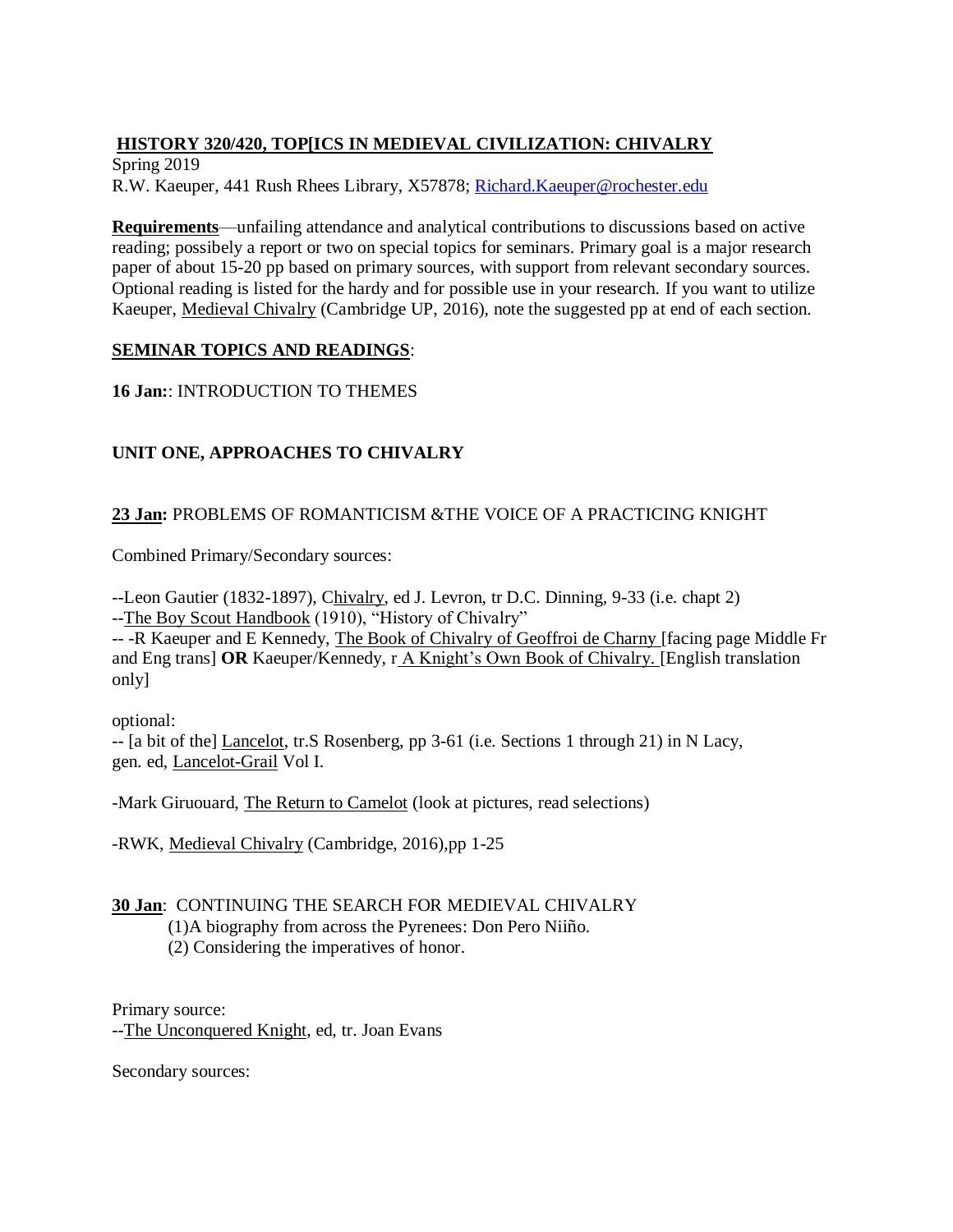--J Pitt-Rivers, "Honour and Social Status," in Peristiany, ed, Honour and Shame in Mediterranean Society.

RWK, Medieval Chivalry, pp 25-57, for this and 6 Feb seminar)

**6 Feb:** Best biography of a model knight, WILLIAM MARSHAL (and his modern biographers)

Nigel Bryant, tr., The History of William Marshal (2016); ideally read the entire book, but at least a hundred plus pages (especially on the early career).

Possible report subjects:

**--**Sidney Painter, William Marshal (1933) --Georges Duby, William Marshal (1985) --David Crouch, William Marshal (1990) 1-133[ and 150-195]

## **UNIT TWO: CHIVALRY AT WORK IN THE MEDIEVAL WORLD**

# **13 Feb**: CHIVALRY, WAR AND CRUSADE

Primary sources: [sample at least a hundred pp of each] --Joinville, "Life of Saint Louis" in Shaw, ed, tr., Chronicles of the Crusades (read actual crusade narrative, rather than (or in addition to) the discussion of character and governance of Louis) --Nigel Bryant, tr, The True Chronicle of Jean le Bel

Secondary sources:

-- RWK, Medieval Chivalry, pp 161-208)

#### **20 Feb**: CHIVALRY, KINGSHIP AND PUBLIC ORDER

Primary sources:

--"Song of Roland" ed., tr., F Goldin

--"Crowning of Louis" in G Price, ed. tr, William of Orange: Four Old French Epics

--"Raoul de Cambrai," ed., tr, either by S Kay or R Abels

Optional Secondary sources: --Kaeuper, War, Justice and Public Order, pp 1-133, **OR** --Kaeuper, "Literature as the Key to Chivalric Ideology," Journal of Medieval Military History IV (2006) **OR** idem, Chivalry and Violence, pp 45-89. RWK, Medieval Chivalry, pp 239-264.

**27 Feb**: Chivalric Love and Sport (1) Love, Courtly and Otherwise & (2) Esxtreme Sport of Tournament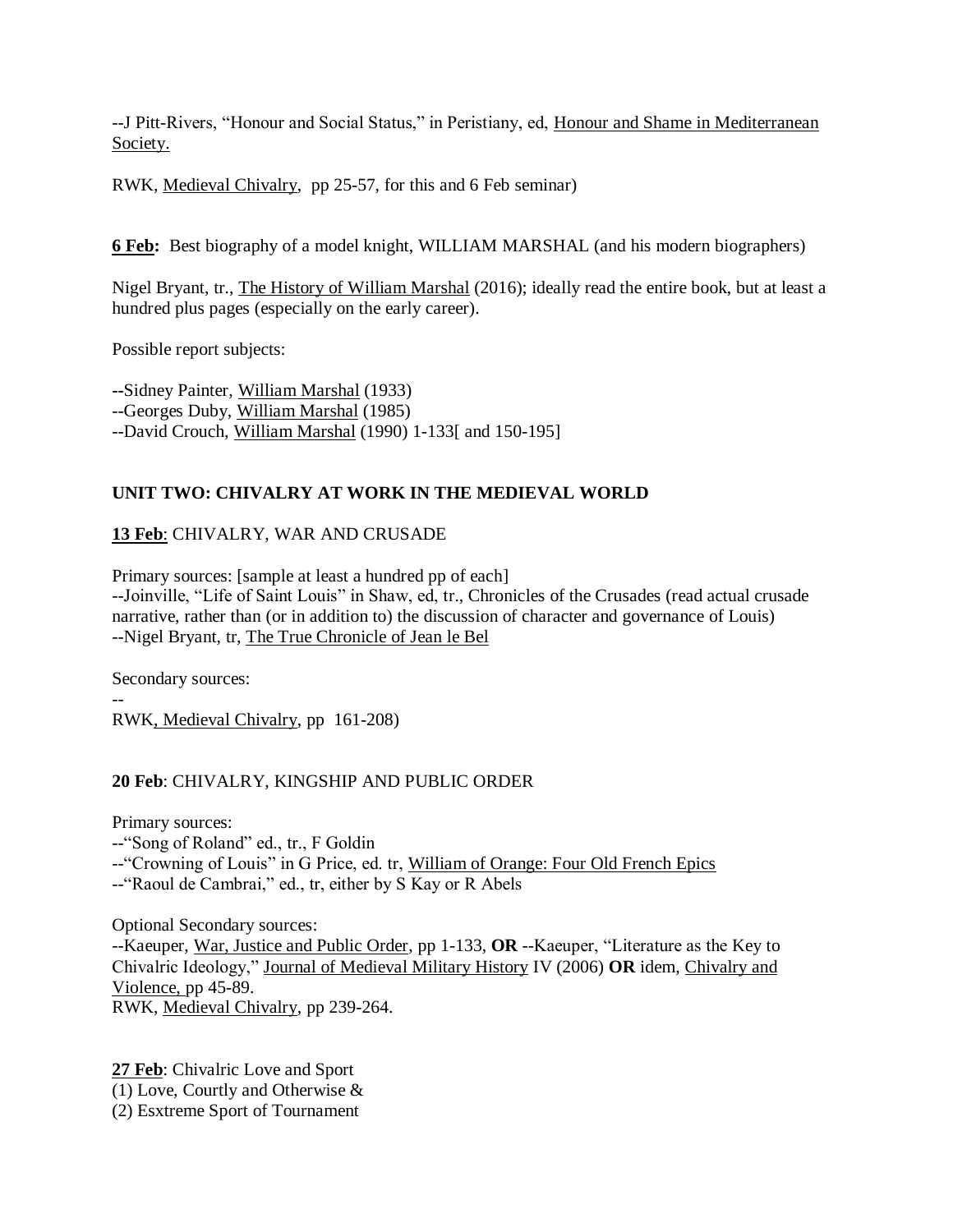Primary sources: Marie de France, two lais: "le Chativel," and "Lai le Fresne" Story of Galehaut and Lancelot from Lancelot-Grail Cycle, gen. ed Norris Lacy.

Optional primary source reading: --Chretien de Troyes, Lancelot, various translations available

Secondary sources:

--Roberta Krueger, Women Readers and the Ideology of Gender, 1-32. --D Crouch, Tournament (2005) (up to his set of documents)

--M Keen, "Chivalry and Courtly Love," Nobles, Knights, and Men at Arms, 21-42.

--Fiona Swabey, Eleanor of Aq uitaine, Courtly Love, and the Tropubadours, 55-82.

--RWK, Medieval Chivalry, pp 311-353; 208-239)

**6 March**: CHIVALRY, RELIGION AND THE CHURCH Primary sources:

--Bernard of Clairvaux, "On the Praise of the New Knighthood", ed., tr., Greenia

--"Ordene de Chevalerie"

--"Tale of Balain" from Lancelot-Grail Cycle

--"Robert the Devil" OR "Sir Gowther"

Optional primary sources:

--"Quest of the Holy Grail" tr. E. Jane Burns from vol IV of Lancelot-Grail Cycle, N Lacy gen ed. or in the translation by Pauline Matarasso.

RWK, Medieval Chivalry, pp 264-321)

………………..*Spring Break*………………….

**20 March**: **preliminary reports** on possible research topics by all students.

**27 March**: Individual Conferences on Paper Topics: Preliminary bibliography prepared

**10 April** Individual Conferences; GENUINE PROGRESS is expected!

**1 May**: Seminar Reports on Papers

……………………………………

**Some Suggestions for Sources Useful for Research Papers:** 

Several primary sources in print are simply outstanding and could inform more than one topic: Marjorie Chibnall, ed., tr., The Ecclesiastical History of Orderic Vitallis (multi-volume work by a Norman monk—not simply a "church history")